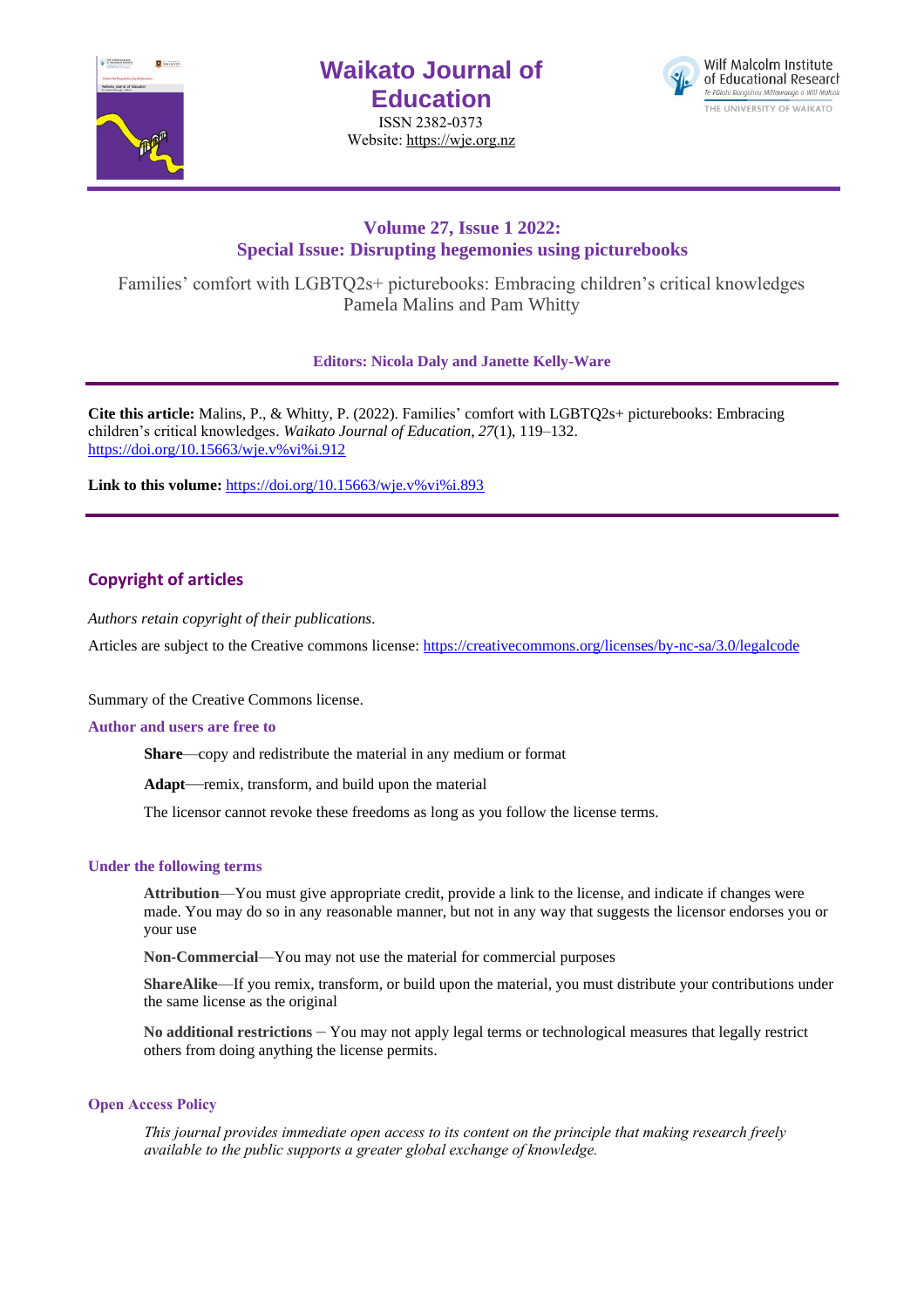# **Waikato Journal of Education**

Te Hautaka Mātauranga o Waikato

Volume 27, Issue 1, 2022: Special Issue: Disrupting hegemonies using picturebooks



# **Families' comfort with LGBTQ2s+ picturebooks: Embracing children's critical knowledges**

**Pamela Malins and Pam Whitty**

University of New Brunswick Canada

# **Abstract**

*This article shares conversational research (Thomson et al., 2012) that we undertook with parents in one of children's primary education settings: the home. We investigated the question: what are the comfort levels of families, with young children, as they encounter picturebooks featuring diverse gender and sexual identities? Over the past 10 years in Canada, including New Brunswick, these picturebooks have increased in production (Bouchey, 2021; Miller Oke, 2019) complexity (Sullivan & Urraro, 2017) and circulation. Yet some educators in the early years of school remain uncomfortable reading these texts with young children, their concerns, in part, related to imagined backlash from heteronormative families (Goldstein 2021) and deeply entrenched constructs of childhood innocence (Kintner-Duffy et al., 2012; Martino & Cumming-Potvin, 2011, 2016; Robinson, 2013). Scholarship and our research confirm that most children know and can communicate their sex and gender identities by two years of age (Pastel et al, 2019; Stevenson, 2019) and are able to engage critically with picturebooks featuring diverse gender and sexual identities as they get older. Through our conversations with mothers, we learned that all families were comfortable with each picturebook category presented: gender expression, gender identity, gender harassment, and family composition. Interpreting our conversations through Queer Theory (Butler, 1990, 1993), we also learned how particular picturebooks serve as entry points to family discussions about diverse gender and sexual identities and how important access to diverse picturebooks is to provide these opportunities. Specifically, each of the nine mothers shared picturebooks that supported their child/children/families with being and knowing related to gender variance, who you can love, and/ or what games, hobbies and clothes are acceptable.* 

# **Keywords**

Gender, early childhood; picturebooks; innocence

# **A shifting context**

Over the past 10 years in Canada, including the province of New Brunswick, picturebooks featuring expansive gender and sexual identities have increased in commercial and self-published production,



Wilf Malcolm Institute of Educational Research, Te Kura Toi Tangata Division of Education, University of Waikato, Hamilton, New Zealand ISSN: 2382-0373 Contact details: Pamela Malin[s pamela.malins@unb.ca](mailto:pamela.malins@unb.ca) (pp.119–132)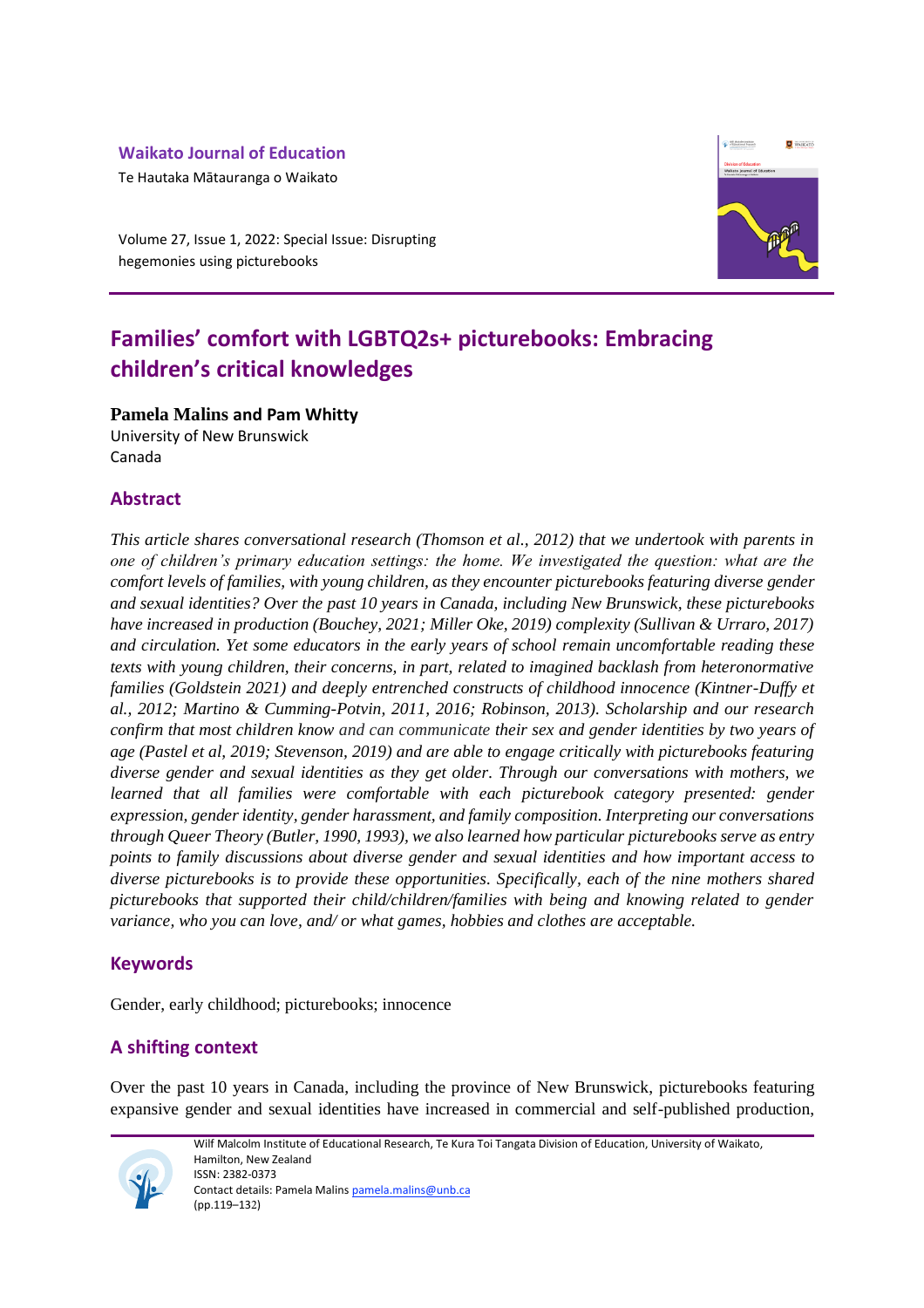(Bouchey, 2021; Miller Oke, 2019) complexity, (Sullivan & Urraro, 2017) and circulation (Personal communication: New Brunswick Public Library Services). In her visits to schools across Canada, author Robin Stevenson has spoken with thousands of children and young people about LGBTQ2+ books and the issues they foreground. LGBTQ2+ stands for lesbian, gay, bisexual, trans, queer and two-spirited. These conversations highlight the power of recognition that children and young people experience when encountering LGBTQ2+ characters in picturebooks. Thus, books such as these can act as mirrors, windows or doors (Bishop, 1990) to expand representation and disrupt identity hierarchies, power relations, and binaries including male/female or heterosexual/homosexual. Bishop (1990) cautions, when children and young people from dominant social groups only find representation of themselves in books they "will grow up with an exaggerated sense of their own importance and value in the world - a dangerous ethnocentrism" (p. 1). This is, in part, why engaging with diverse children's literature in classrooms is used to teach critical literacy, empathy and social awareness (Burke et al., 2017).

Concurrent with LGBTQ2+ representation in picturebooks becoming more present, so too have LGBTQ2+ human rights and education policies. In 2017, gender identity and expression were added to Canadian federal protection within human rights legislation. In addition, provinces have produced policy documents that support educators teaching LGBTQ2+. This includes New Brunswick's most recent policy 713 Sexual Orientation and Gender Identity, effective August 17, 2020, GNB, K-12, which commits to creating safe, welcoming, inclusive and affirming environments.

Some educators in the early years remain uncomfortable reading gender and sexually diverse picturebooks with young children, partially because of perceived and actual backlash from heteronormative families (Goldstein 2021, Janmohamed, 2010; Malins, 2016; Martino & Cumming-Potvin, 2011, 2016). Sharing stories of two Australian elementary educators, Martino and Cumming-Potvin (2011) note that the teachers were cautious of texts that were "in your face" (p. 16) and pushing a "gay agenda" (p. 486). They also raised questions related to the age-appropriateness of some of the books. Conversations with five Canadian elementary educators raised similar concerns, where one participant believed that "this will bring up a fear and a reaction in some parents that you couldn't imagine could happen" (Malins, 2016, p. 133). Janmohamed (2010) attended to the "limited definition of diversity represented by difference in culture and immigrant status, but absence of gender identity, sexuality, and family composition" (p. 307). In New Zealand, Gunn and Surtees (2009) interviewed 33 parents in 19 families, most of whom were lesbian-led. They found that "in early education settings, heteronormativity materialized as a lack of recognition and representation of their kind of family" (p. 8). As they learned, with and from these families, homophobia was both anticipated and present. At the same time, families also experienced classrooms where gender and sexual diversity was affirmed.

From a hegemonic perspective, it is often assumed that children are unaware of diverse gender and sexual diversity. The term hegemony describes social control through societal norms or what is deemed common sense. Heteronormativity—when heterosexuality is presumed *normal*—is upheld due to hegemonic discourses surrounding childhood innocence that raises questions on age-appropriate identities (Kintner-Duffy et al., 2012; Robinson, 2013). In interviews with early childhood educators, specifically, Filipović (2018) heard beliefs such as "children should not be prompted to talk about gender" (p. 318). Reasons given for this non-discussion included children were too young and innocent to be discussing gender; we don't need to bring it to their attention; and children's innocence ought to be protected—each a hegemonic, dismissive interpretation of age-appropriateness.

Yet research with children affirms that children play in and out of gender, roles and relationships in early childhood (Blaise, 2005, 2009; Renold, 2000, 2006), and that most children communicate their sex and gender identity by age two (Derman-Sparks & Olsen Edwards, 2010; Pastel et al., 2019; Stevenson, 2019). In their interviews with 10 children and their families in Australia, Davies and Robinson (2010) found that "there is a disjuncture between parents' perceptions of their children's awareness and knowledge of sexuality and relationships, and the knowledge many children already have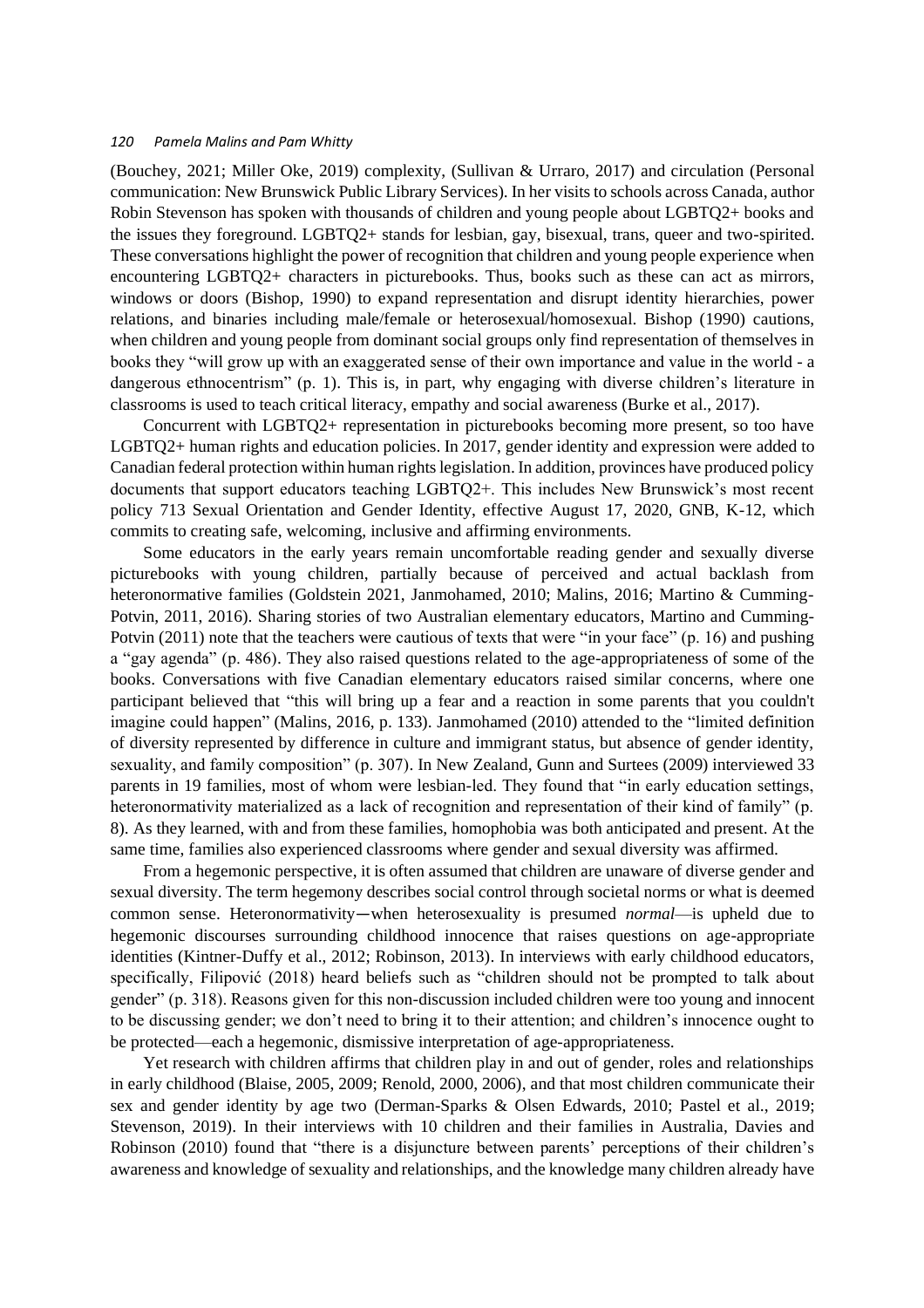around these issues" (p. 259). Discomfort or avoidance associated with conversations on gender and sexual diversity appears to be with adults, rather than with children.

To deepen our understandings of this shifting and still controversial terrain, we had conversations with parents of young children about their use of picturebooks. Picturebooks can serve as an entry point for adults and children to further understand diverse identities and relationships. Specifically, we investigated the research question: what are the comfort levels of families with young children as they encounter picturebooks that feature diverse gender and sexual identities? Our use of the word *comfort* implies a willingness to read the text and engage in ongoing conversations with the content. Further questions we were curious about included: what do parents feel, think about, and want for their children? What picturebooks were families encountering? How might our conversations with families inform ongoing shifts in policy, curricular and public conversations related to diverse gender and sexual identities, and enacted classroom curriculum? And finally, where and how are picturebooks accessed by families? In this article we discuss findings from our conversations with families.

# **Theoretical framing**

We begin with a strong sense that children come from a place of knowing and are capable of critical understanding when engaging with life, including with picturebooks. James and Prout's (1997) influential text *Constructing and Reconstructing Childhood* theorised childhood as a social construction rather than as a linear, natural, biological process. Ryan (2008) details historical shifts in our viewing of childhood, the valuing of children as subjects who participate in their own representation rather than passive recipients of information or innocent beings. Children's critical awareness, participation and knowledge of gender and sexuality has been well researched. Pastel et al. (2019, pp. 67–68) present a guideline of children's understanding of gender, which disrupts the age-related perspectives cited earlier, providing a sense of how early in life young children become aware of gender differences:

- by 12 months children can begin to categorize individuals by gender,
- by 18 months children can understand their own gender identity,
- by 2 years old children can communicate if their gender identities are incompatible with legal designations (See also, Steensma et al., 2011; Steensma, et al., 2013).
- By 4 years old children can construct personal belief systems on gender and gender roles.

In addition, the researchers propose that children's gender fluidity is more prevalent than many may realise since, "intersex people make up about 2% of the population—about the same percentage as left-handed people, and redheads" (Pastel et al., 2019, p. 36; see also Hida, 2015). Intersex references physical bodies and physiology, including chromosomes, hormones or sensitivities.

In concert with reconceptualist perspectives of childhood and the knowing child, our research is also grounded in Queer Theory, which arose from post-structuralism and disrupts norms and assumed stability of categories such as male or female—and the binarized nature of these terms—and heteronormativity. Through Queer Theory, Butler (1990, 1993) recognises gender as a performance, one that requires constant construction and repetition. By challenging socially constructed gender and sexual identities and categories, Queer Theory makes space for identities that are fluid and constantly evolving, such as non-binary, while cognisant of structures that reproduce limited identity options. Thinking with Queer Theory, and concepts such as binarisms, normativity and categorisation, we have developed an extensive and ongoing list of children's picturebooks featuring diverse gender and sexual identities that represent a range of identity options. Malins began the list several years ago during her doctoral studies and, together, we sifted through children's literature scholarship to substantiate and add books. In addition, we visited various websites where recommended best LGTBQ2+ picturebooks were compiled. As a result of the substantive growth of the list, and in light of the scholarship and our initial conversations with librarians, we categorised the books across four themes: gender expression, gender identity, gender harassment and family composition. *Gender expression* speaks to the ways children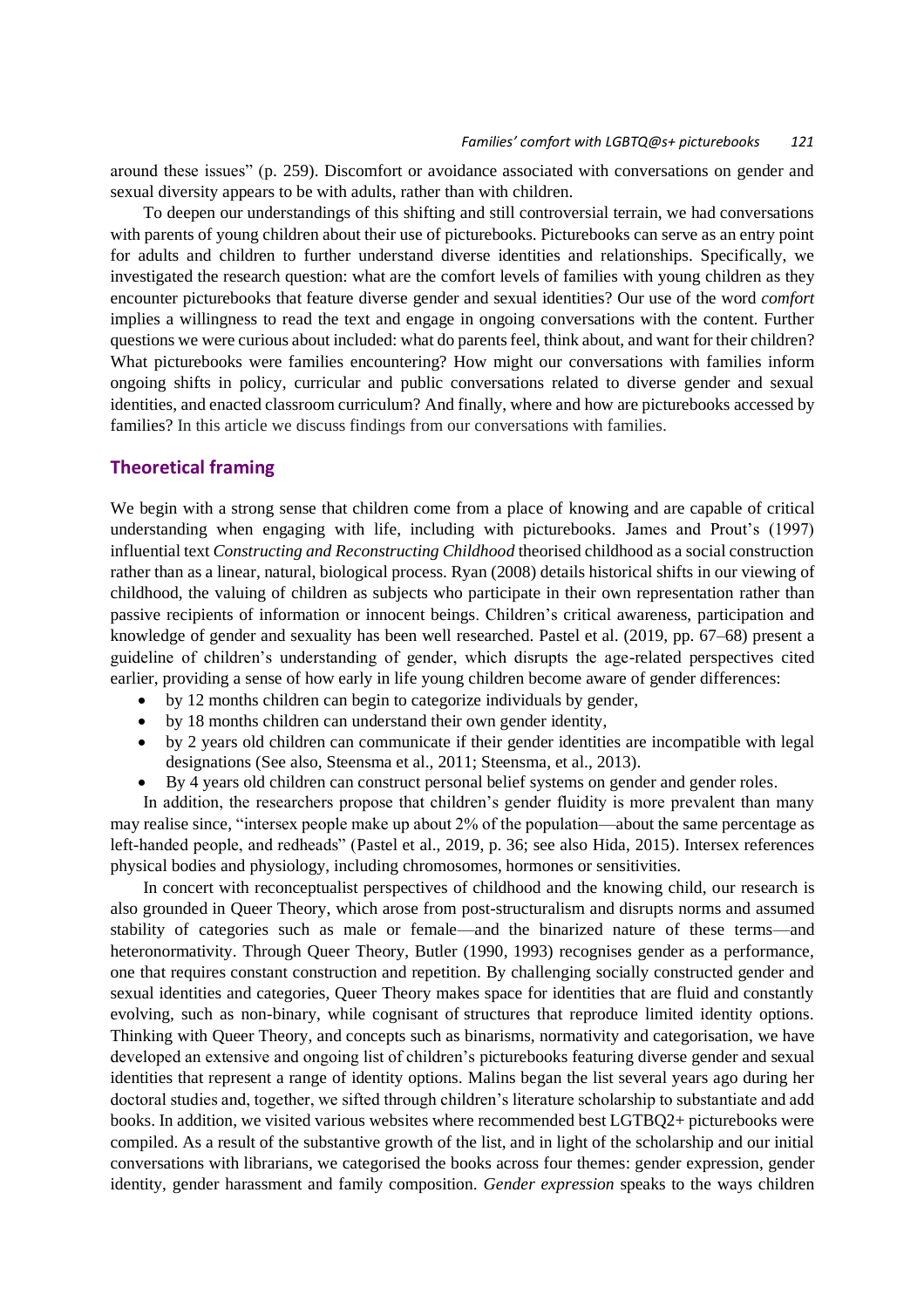present who they are to others, while *gender identity* is what we know to be true about ourselves, our internal sense of who we are. *Gender harassment* speaks to the ongoing discrimination children experience when gender presentation is evaluated through a hierarchical, hegemonic and binary lens. The category *family composition* references books that animate relationships disrupting heteronormative family structures. We wondered if different categories would elicit different degrees of parental dis/comfort in reading and discussing these picturebooks with children. For example, perhaps discussing gender harassment would feel more comfortable than discussing gender expression, or the categories gender identity or family composition might be left at the margins.

#### **A conversational approach**

Because we wanted to work in community, we approached New Brunswick Public Library Services to discuss libraries as sites for informal drop-in sessions to highlight LGBTQ2+ children's picturebooks and recruit participants. While the purpose of our conversations with librarians was to gauge interest, support and input for these sessions, we also learned that the purchase and circulation of LGBTQ2+ books have increased substantially in New Brunswick in the last five years and that the library has also hosted events such as LGBTQ2+ evenings and *Drag Storytime*. The provincial library supported us with space in libraries and promotion of our events on their social media sites. We then proceeded to obtain approval from the University Research Ethics Board.

For the informal drop-in session, we designed a table display featuring an informational poster, handout, research materials and sample picturebooks of gender expansive and sexually diverse characters. Books from each category on our book list were selected to depict a range of stories and probe potential dis/comfort. These materials were intended to promote conversations between parents, community members and ourselves. Our onsite conversations were varied, informal and reciprocal. Conversations were provoked by the display: some people knew we would be there and had questions and others just happened by; some people were curious about the books and materials; some had specific questions or information for us; and some wanted to share their thoughts and experiences; some wanted to browse books; and others wanted to read books to their children. Specifically, we spoke with a children's book author whose intent was to broaden ideas of what it means to be a princess; selfidentified bi and queer parents with two children, one of whom presented as gender creative; a Chinese mom of two who had never encountered any books like this; an older woman whose niece is a lesbian and who was looking for ideas to challenge hegemonic families; a mother with her daughter who had recently begun to identify as non-binary; a dad with a boy who noticed *Ninja Red Riding Hood* with enthusiasm; a mom with a daughter presenting femme despite mom's best efforts to challenge gender binaries; and an older gentleman who asked what we were doing, and replied "I support it" and kept walking. While these interactions at the library were the beginnings of our data collection, two mothers signed consent for follow-up in-depth conversations that contributed more fully to our data.

Although we had scheduled pop-up sessions at other libraries, the onset of COVID-19 required a shift to virtual research settings and re-approval by the University Research Ethics Board. Once COVID measures were enacted in March 2020, we focused upon shifting our informational material to online formats to virtually locate parents-caregivers interested in entering into more in-depth conversations. To this end, we created a poster (Figure 1) and a YouTube video outlining the project, with the video link embedded in the poster. These virtual invitations were shared through social media channels, email listserves and university web pages. Snowball sampling enabled community members and participants to share the project invitations on their social media channels. We recognise that this method of recruitment likely resulted us being contacted by families who were supportive or had specific stories to share. An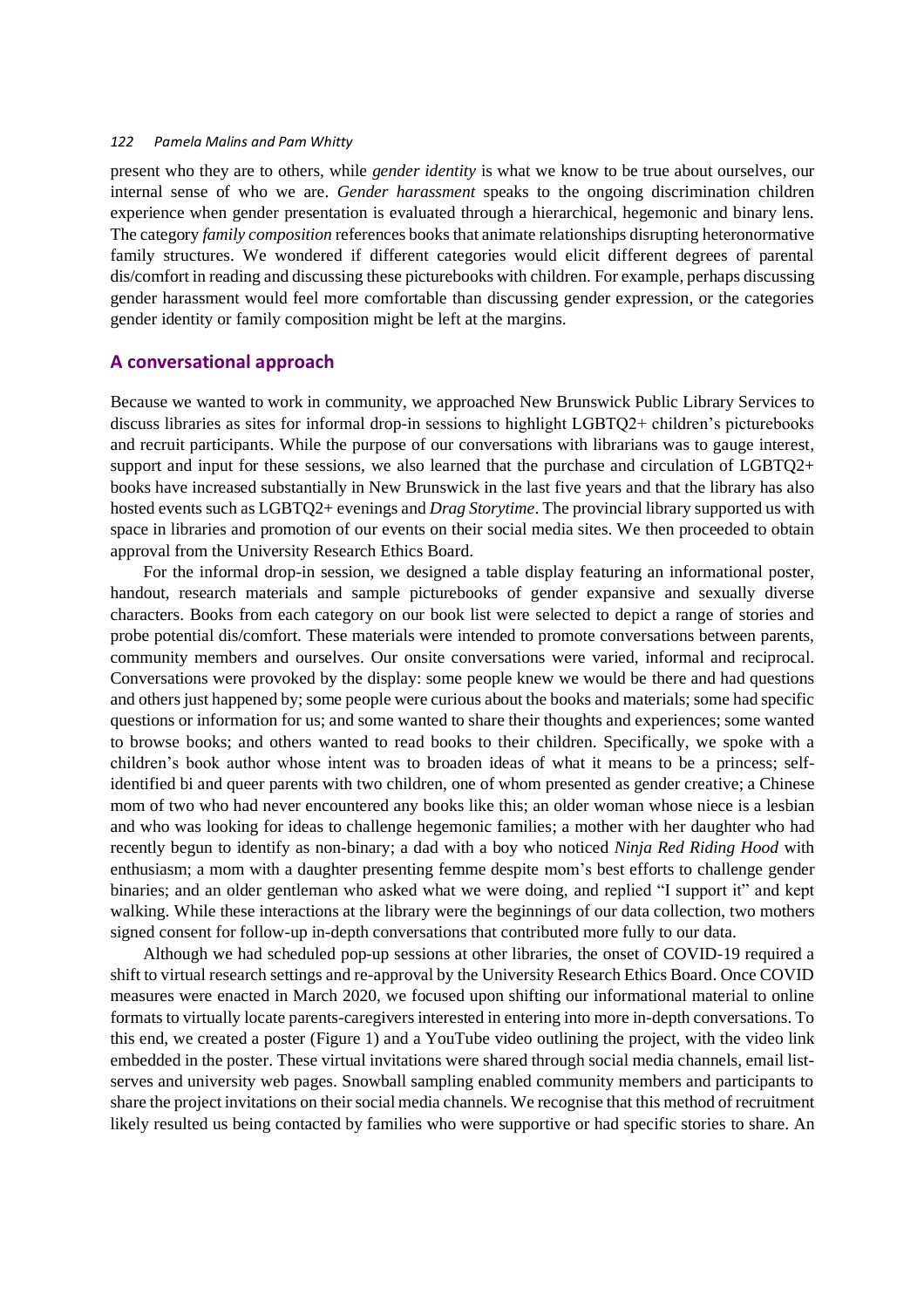additional seven participants volunteered to talk with us—all of whom were mothers and one grandmother—for a total of nine participants.



## **Figure 1. Online recruitment poster.**

We engaged in conversational research (Thomson et al, 2012) via a platform chosen by the participant including Zoom, Teams or telephone. Patton (2002) theorises that the conversational interview sometimes called "ethnographic interviewing" is a style of interviewing that allows topics to emerge. In keeping with Denzin and Lincoln's (2011) observation that knowledge is constructed through lived experiences and interactions, we conducted open-ended conversations with guiding questions and probes intended to allow the participants' experiences and stories to emerge. Eliciting people's personal perspectives and experiences has the potential to provide rich understandings of the participants' individual realities. Our nine conversations were intentionally not recorded, and this was made clear to each participant. For us, this was one way to maintain a more comfortable dialogue. We each took notes throughout the conversation to document the insights and experiences shared. With two of us present, we found we were able to be quite reflective in the moment as one of us was always a listener, while the other could clarify and extend. The conversations often felt quite intimate, in part, because of the content, and because we were spatially located, virtually, with participants in their homes, sometimes with their children. All identities have been kept anonymous.

During and after our conversations, we wrote up our notes individually, compared and consolidated them, and then shared them with the participant to review and approve. In addition to our in-the-moment reflections during the conversation and our co-created and approved formal record of the conversation, we kept ongoing reflections on emerging insights across conversations. We found that each conversation was unique with particular life experiences discussed and specific children's literature referenced. Flyvbjerg (2011) suggests when writing up research the authors may choose to tell a complex story that reveals its diversity and many sides. To honour this sensibility of each conversation being unique we share our findings in the context of conversational moments (Whitty, 2009; Young-Bruehl, 1987). This collection of moments reveals the intentional stories participants wanted to share about their parenting, children's identities and their interest in children's literature. We share findings within and through each of the four categories as books and stories were shared that reflected each topic: gender expression, gender identity, gender harassment and family composition.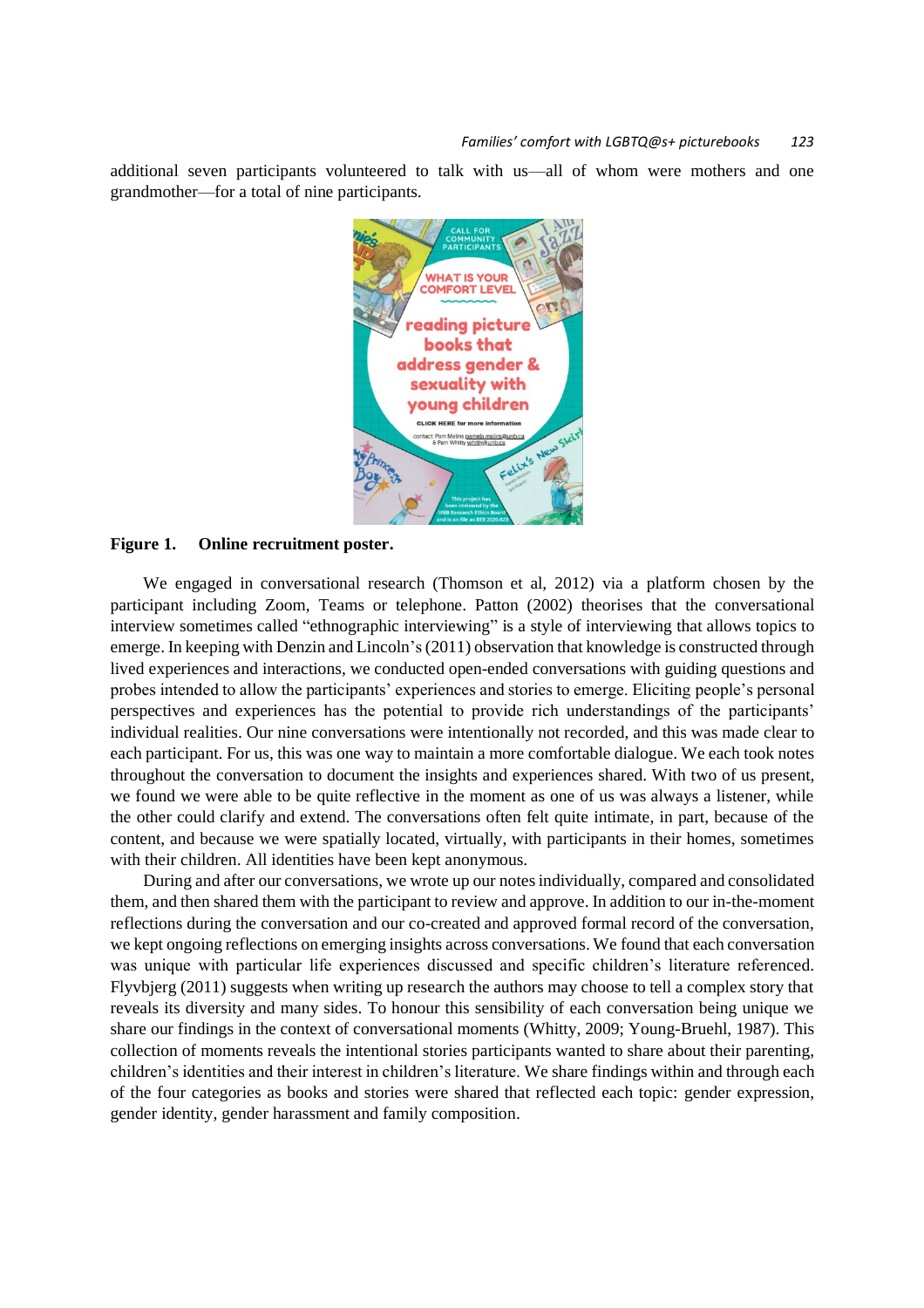#### **Findings and discussion**

All parents brought forward books for our joint conversations. Some of the shared books highlighted by parents were on the listing we had distributed, and in several instances, parents introduced us to new books, which we subsequently added to our ongoing book list. In relation to our primary research question, what are the comfort levels of families with young children as they encounter picturebooks that feature diverse gender and sexual identities, we learned that all adults were comfortable with the picturebook categories. Furthermore, none of the four categories of picturebooks were deemed less or more comfortable than another. Mothers were supportive of their children being exposed to these books, although some acknowledged uncertainty of whether this would be possible in schools due to *other* parents' potential views. Some mothers gave examples of their children being challenged on the playgrounds at schools, related to clothing or points of view. Books were celebrated as entry points to informed conversations about gender variance, what you can wear, what you can play and who you can love; libraries were celebrated as sites to access these materials. Lastly, as illustrated in the conversational moments below, children's attunement to diverse gender and sexual diversity was evident as well as their assertion of distinctive ways of being and knowing.

#### Gender expression: Movement and materiality within *My Princess Boy*

She kept saying that's not a boy mom, that's a girl. And I asked her what makes someone a girl. She couldn't answer. But I really enjoyed that challenge. So, in my mind, I've got gender fluidity there, but to explicitly teach it to my kids, how can I teach that?

Elizabeth, one of the mothers whom we later interviewed, and her child Anna are sitting on a couch during our initial in-person library pop-up. They have browsed many of the books in the display and together are reading *My Princess Boy* (Kilodavis & DeSimone, 2009). As Elizabeth turns each page, Anna comments on how the protagonist—a person dancing their way across the pages of the book, illustrated in pink and a tiara—is not a boy. The naming of the princess character as princess boy is creating one kind of challenge for four-year old Anna and another for her mom. From Anna's perspective, the dancing, vibrantly pink-clad being is definitely not a boy, and even though she cannot or does not answer her mother's question as to why not. The pink-sparkling-dancing expressiveness may well signify "girlness" for her.

Elizabeth's question "how can I teach gender fluidity?" is one that explicitly and implicitly resonated throughout our research project. The adults whom we spoke with were deeply affected by the limiting of gender expression. At the library and within our interviews, adults shared examples of how early in life colour, language, clothing, toys, play and popular culture media worked to keep girl-boy binaries in place, typically citing movement, materials and play as designating boundaries and binaries. These adults were aware of how easily and adamantly young children come to experience and express the girl-boy binary, wondering with deep concern how they could move particular children and adults in their lives out of binaries and into a more complicated understanding of gender actualities and possibilities.

Another participant, Ellen, spoke with us about her grandchild Robin and their experience with *My Princess Boy*. She described Robin as a gender-creative child who makes flamboyant movement and material choices similar to those expressed by Princess Boy. Ellen shared this family moment with us:

When he was four, at Christmas, the family bought him *My Princess Boy*. He opened it and immediately put it aside; there was a palpable silence. When his mom talked to him at bedtime about why he didn't want to read the book. He said: because I'm a girl.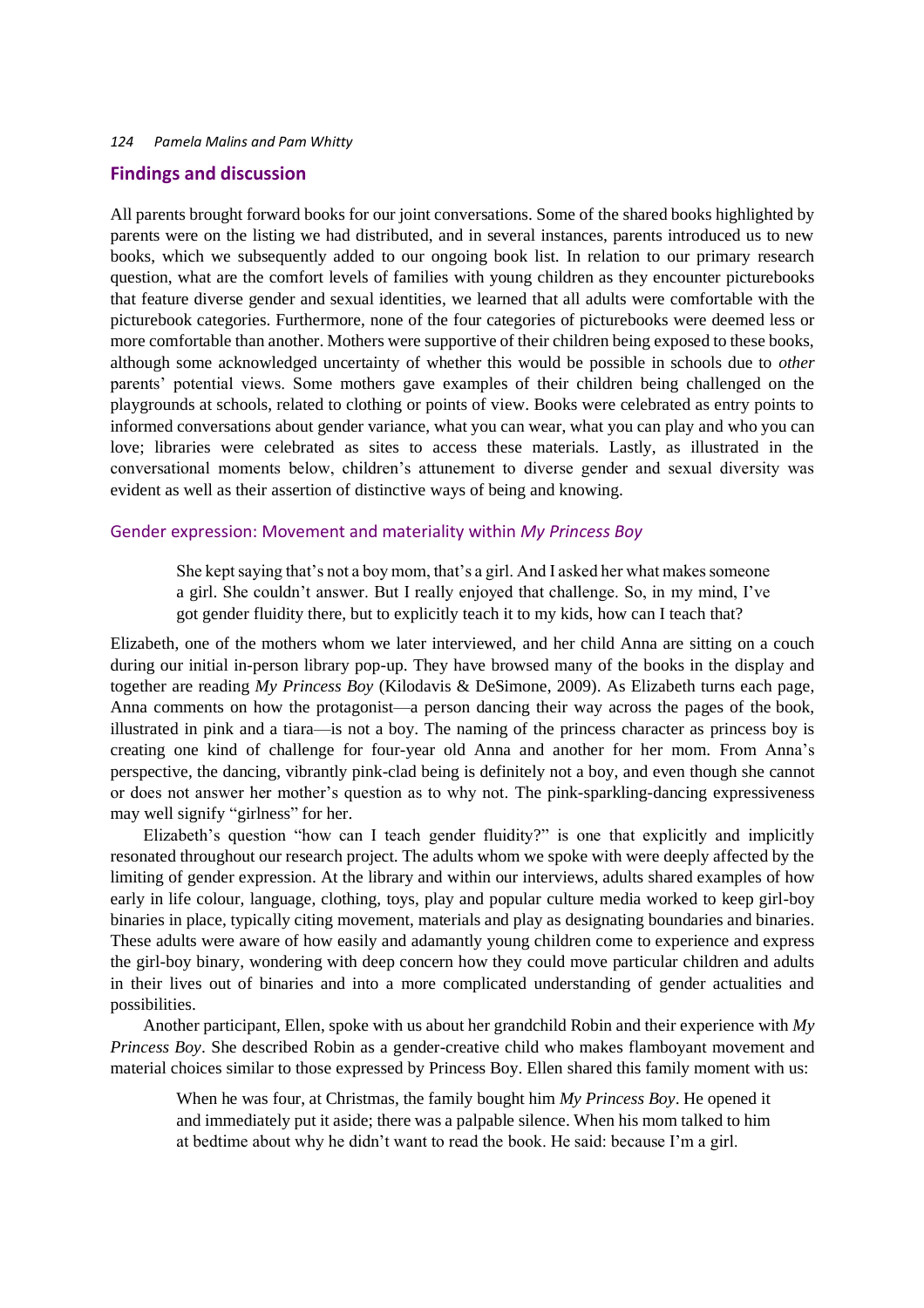#### *Families' comfort with LGBTQ@s+ picturebooks 125*

In their conversational moments relating to *My Princess Boy*, both adults, Elizabeth and Ellen, connected the movement and materiality within Princess Boy with their adult desires and actions to open up gender expression—possibly enacting what Miller (2019) refers to as queering the domestic space. Each child responded to the picturebook differently than their adult family member, and differently from each other, indicating that they carried their own understandings of how gender could be expressed. Anna identified the protagonist as female apparently based upon the embodied materiality, whereas Robin identifies Princess Boy as male, perhaps as a consequence of the word "boy" overriding materiality. Gender identity, then, cannot be inferred from gender expression, and although *My Princess Boy* disrupted each child's knowing differently, each child made clear an internal sense of knowing different than that of the adults and different from the author's presentation of her princess boy's gender expression.

In our LBGTQ2+ picturebook listing, we have categorised *My Princess Boy* as signifying gender expression. These children show us that such categorical boundaries are permeable and can be read differently. They also show us that children and adults have different knowings, and these can open up conversational spaces between them and that we need a variety of books to make available a variety of stories and representations. With LBGTQ2+ picturebooks increasingly presenting more fluid depictions of the deeply entangled nature of gender expression and identities options, multiple knowings are possible for children and adults alike.

## Gender identity: *Hula Warrior* and our authentic selves

When she was four or five, she talked about marrying her girlfriend and adopting children and saving animals. That was normal for her.

Erin shares this conversational moment to illuminate how her daughter, Evie, normalises her desires to just be and like what she likes. She talks about her desire to be in a same-sex relationship in the same breath as she describes her love of animals, moving beyond the human to more-than-human relations. While children may not know their sexuality at such a young age, this story illustrates children's imaginings and opportunities to share love wherever love may go. Erin also recalled a time when her daughter, now eight, was into pink and princesses, but then wanted to surf and was into blue and purple. While this seems to hang on the binary of pink versus blue, this also seems to speak to significant moments of experimentation to feel and find our most authentic selves. During a week where students were invited to choose a book to share at school, her daughter chose *Ho'onani: Hula Warrior* (Gale & Song, 2019). Erin explains, "It's about a child who is introduced as a girl but doesn't feel like a girl either, just herself. Hula competitions are only for boys, but she wants to enter." This choice seems in line with the ways Evie aims to just be as she is, refusing restrictions or stereotypes shaping what she might like or how she identifies.

Similarly, Jenna told us about her nine-year-old son Mark who she acknowledged "likes to test boundaries generally" and "is interested in hair, jewellery, and wears pink" and "gets really impatient with other kids" if they try to police him. Mark relishes being who he is and Jenna said, "I worry a bit about being cis and communicating intelligently. This is why we would turn to books." Another participant, Heather, shared:

You do have to think developmentally; you're not going to go into a conversation about sex but you can help them figure themselves out, such as what they like, how they want to dress, who they love. We don't want to put our kids in boxes.

Another mother, Ava, told us about how her child "dresses pretty funky. He picks the brightest and wildest patterns, and doesn't care if they clash. He wears tight pants and pink and purple and does not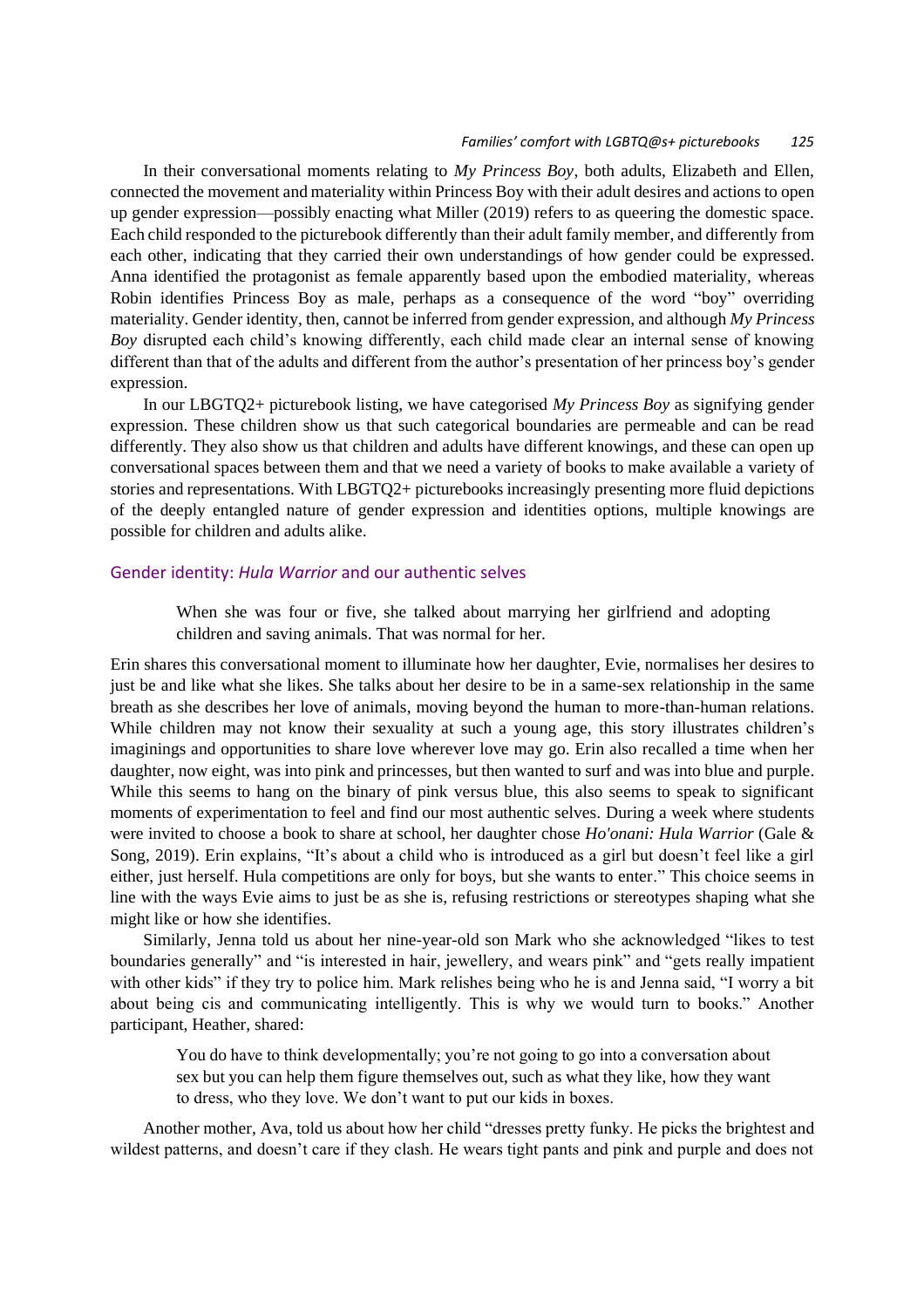know boys' clothes are usually brown and gray", and he requests to wear dresses and nighties saying, 'I want to wear dresses, Mom, and when I dance, I want it to twirl."

While these mothers shared stories of their children disrupting gender norms, we also heard from Elizabeth who was concerned that her daughter was reinforcing them. She told us her daughter loves to wear dresses, and this brought her on a journey of whether it is okay for girls to be "girly".

I'm a mom of girls only, so I felt like I should be raising tomboys as an expectation of a feminist, but social influences are strong. My daughter is three and a girly girl. My daughter went to daycare, loved pink and sparkles and high heels, and I felt I had done something terribly wrong. But I had to re-evaluate whether those things were less than. Rita J. King did a presentation to NASA [National Aeronautics and Space Administration] in a sparkly dress as a scientist; we don't have to lose femininity to be equal.

A common response to embracing gender inclusivity is gender neutrality or a move away from girlness or boyness. We return to Elizabeth's initial question: "How can I teach gender fluidity?" Perhaps the goal is to create spaces where all genders can appreciate and identify with pink, sparkles and twirls, if desired, and express themselves accordingly without fear or judgement. This leads us to the next category of books classified as gender harassment.

## Gender harassment: *The Cardboard Kingdom*—creating gender friendly spaces for everyone

Gender harassment should be a priority. Just the violence that comes with it. And it's more public. Identity, expression, family can be handled at a private level before being handled with the public. But harassment happens everywhere in public—grocery stores, school…

This story from Stacey suggests that while categories such as gender expression and gender identity could be conversations kept in the home, gender harassment requires everyone's attention. In her research, Thorne (1993) identified the labels children use, such as "sissy" and "fag", to police one another to ensure gender play is maintained within gender binaries of masculine and feminine. Many other education scholars have articulated the self-surveillance that occurs among young children in order to avoid gender-harassment (Bailey, 1993; Blaise, 2005, 2009; Davies, 1989; Janmohamed, 2010; Martino & Pallotta-Chiarolli, 2003, 2005; Renold, 2000, 2006). Ava told us, "Last week a friend told a story about a girl teased for holes in her pants; they made fun of her. Kids can be so mean and once kids are teased they drop that part of themselves." This is of particular concern for Ava as her son began expressing gender fluidity by age three. Ava said, "It's upsetting recognising how gendered everything is. It messes with your head how programmed we are with gender." She has appreciated the homeschooling opportunities through COVID so her child could be their authentic self without harassment.

Many schools have anti-bullying campaigns such as Day of Pink or Pink Shirt Day. Naming the specifics of discrimination is important in order to make change for minoritised identities and families, including LGBTQ2s families (see also Janmohamed, 2010, 2014). Jenna, as mentioned earlier, has a nine-year-old son Mark who is "interested in hair, jewellery, and wears pink", and she corroborates this saying, "There was a discussion on Pink Shirt Day" but that "Pink Shirt Day tends to focus on bullying and glosses over homophobia." This is particularly problematic given that Pink Shirt Day originated from student activism against homophobic bullying specifically. Jenna spoke appreciatively of the book *The Cardboard Kingdom* (Sell, 2018). In the story, children transform ordinary boxes into colourful costumes and props and relish the notion that they can be anything they want. These actions resonate with those discussed by Canadian researchers Hewes et al. (2016), who described how pre-determined costumes for fantasy play in early childhood education settings were replaced with a trunk of fabric,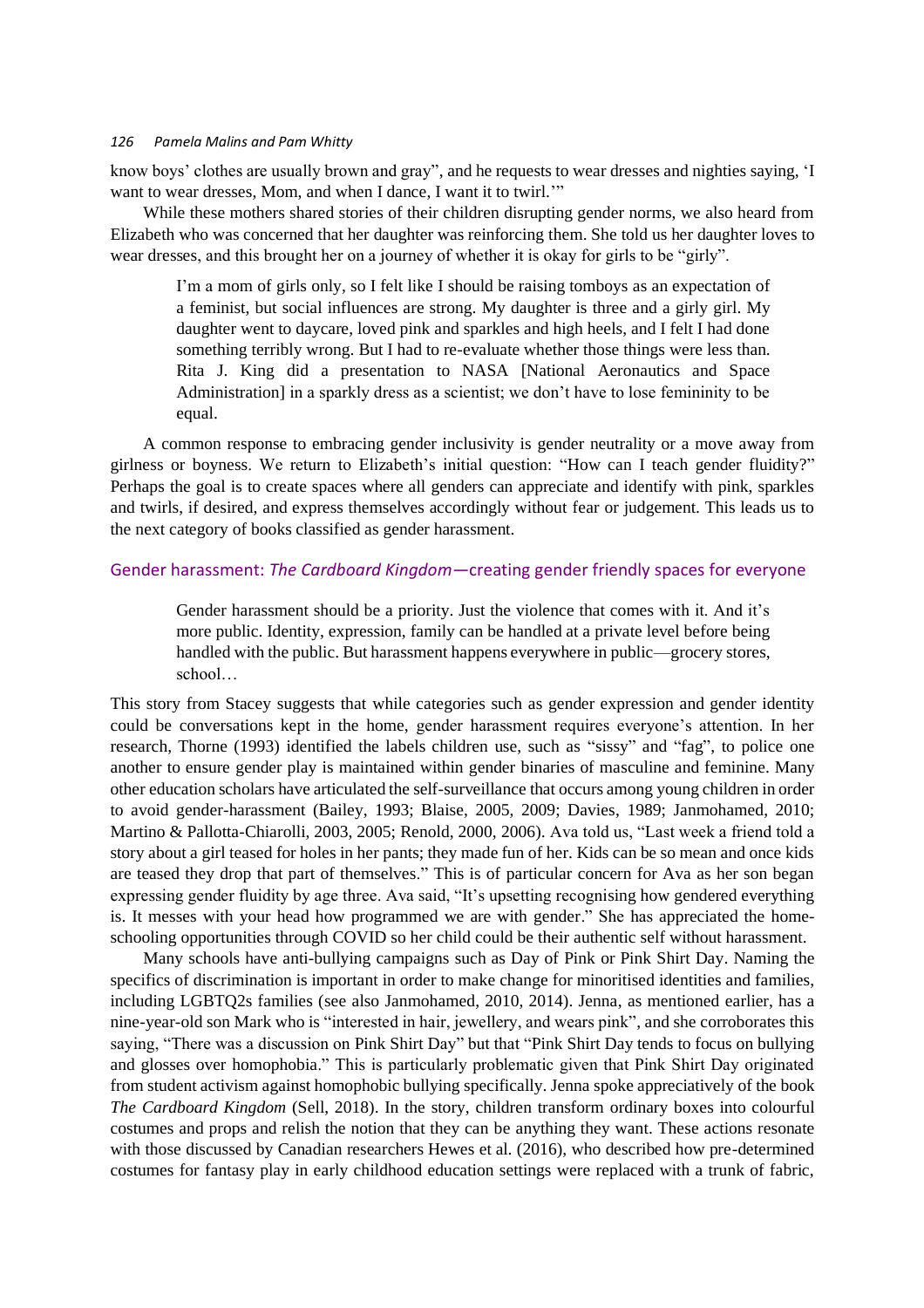which then "opened up the possibilities for play, drawing more children in—including boys—and leading to new adventures" (p. 13). Creating spaces that are acceptable for all sexes and genders is one step towards addressing gender-based harassment.

Children are constantly participating in making meaning of their gender identities, as they consider what are acceptable or unacceptable performances. MacNaughton (2000) wrote, "The child is an active player in gender identity formation, but not a free agent" (p. 28). Wohlwend (2012) discussed how "young children strategically play in and out of these gender identity texts in ways that affect their status as students in school culture but also their affiliations in peer culture" (p. 597; see also Dyson, 2003; Marsh, 2002; Wohlwend, 2011). Recent Canadian research by Reddington (2020) shows the ongoing need for educators to witness and intervene in gender play among young children to disrupt binaries and exclusive play behaviours. Furthermore, it is important educators feel prepared to do so. Participant Heather declares, "It's too risky for kids if adults aren't comfortable; we need to react appropriately." For example, how we react to families and books about family composition demonstrates children and adults' comfort levels, as is shown in the final book category.

### Family composition: *Prince and Knight*—Moving towards rainbow families

I guess one time … a little over a year ago … they had a 'bring your own books from home' day—a literacy day promotion—and I brought my two books: *Prince and Knight*, and *Mary Wears What She Wants*. I had just discovered them. I had to leave to go to work but my husband was there and conveyed that he gave the books to the group to read and at the third or fourth page of *Prince and Knight*, the reading time leader stopped the book. I found that upsetting … Stopping the reading of that book could have been interpreted in negative ways; what if a kid or parent was there who was LGBT? How would they have interpreted that? The staff member said "the book was too long and they ran out of time".

Laura, with her two children and husband, participates regularly in a drop-in centre for families with young children in the town where they live. The two books she brought to the drop-in centre's reading time in response to the centre's invitation for books to share had been borrowed from the local library. At the library, Laura had encountered a book display highlighting examples of picturebooks presenting a range of gender expression, identity and family composition options. *Prince and Knight* (Haack & Lewis, 2018) is the one that she spoke about extensively in our conversation. *Prince and Knight* takes up the form of a classical fairy tale, telling the story of a prince who is not at all interested in the many princesses introduced to him by his royal family. As the author narrates, the prince walks to a different tune. He falls in love with a knight when the two meet as they are capturing a dragon. As the adventure concludes, they fall in love instantly. The knight is welcomed by the royal family as the prince's true love and the story closes with the two living happily ever after.

Laura believes picturebooks can help children see diverse selves and diverse families. She relayed several instances to us of disrupting heteronormativity within her community, the challenges with these actions and the desire, in her words, to have the place of rainbow families more widely recognised and accepted. She expressed concern over the educator at the drop-in centre's decision to stop reading *Prince and Knight,* as the book was long and time was short. Laura's sense was that although the book appeared to be a traditional fairy tale, heteronormativity was about to be disrupted. Where Laura was comfortable with this, it is possible that the educator was not.

Laura had observed that the books typically read at the drop-in programme were traditional early childhood books such as *The Very Hungry Caterpillar* (Carle, 1969) or *Brown Bear, Brown Bear, What do you See?* (Martin Jr. & Carle, 1967)*.* Seemingly, these are the books that the educators were familiar with that met their level of comfort. LGBTQ2+ books were not present, suggesting that educators in this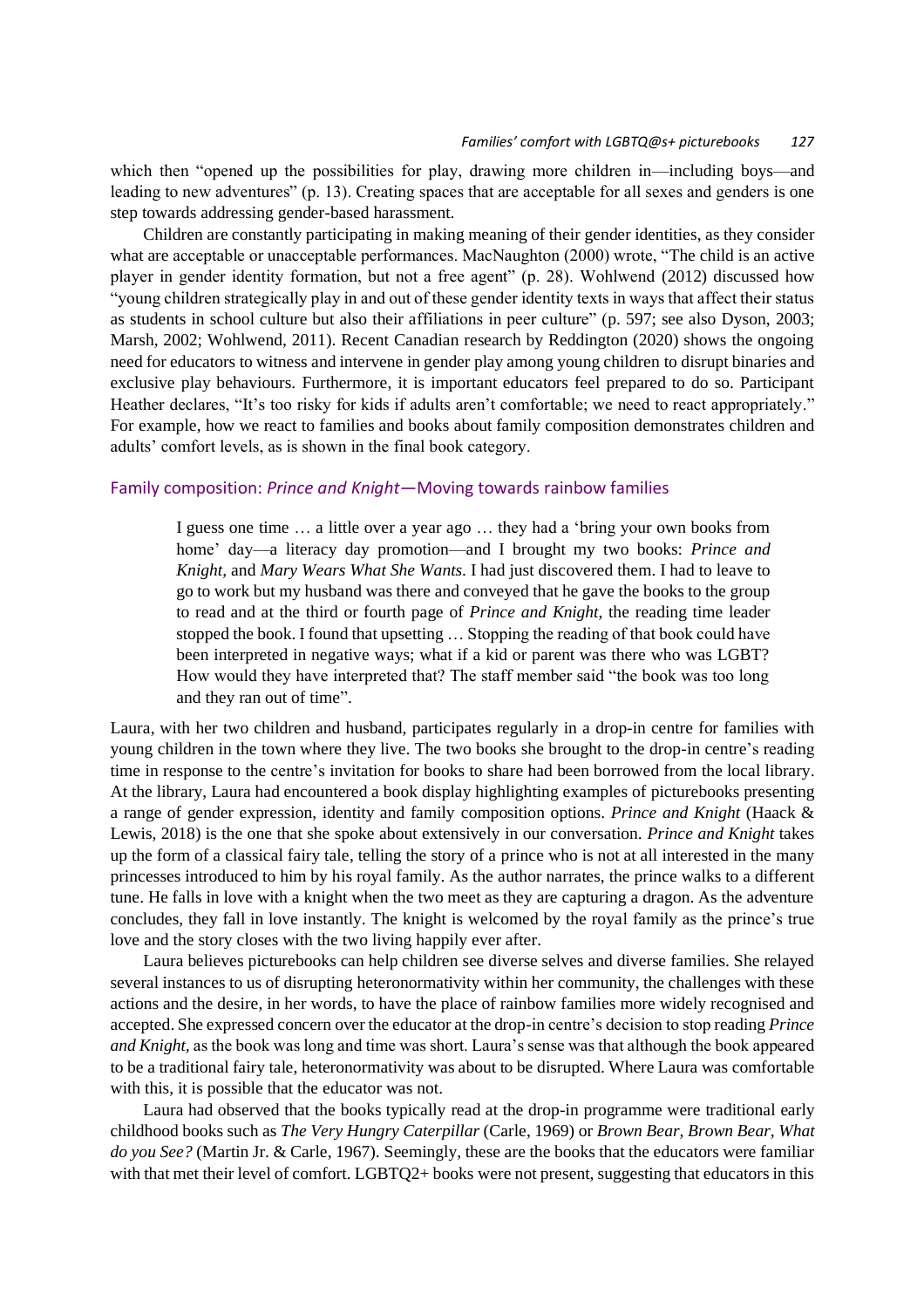community setting have less experience with LGBTQ2+ books, with reading them aloud with children *and* adults present raising questions about what support and resources are required in community education settings to raise the profile of diverse families. In their research interviews with lesbian parents of young children in Australia, Cloughessy and Waniganayake (2019) noted that although parents felt that picturebooks with differing family compositions need a presence in early childhood classrooms, presence alone is an insufficient condition for changing assumptions about heteronormativity and family structure—an experience similar to the one reported by Laura.

## **In closing**

As we have addressed the comfort level of the participants throughout, we now turn to the remaining questions about what parents want for their children, what books parents are encountering, how public conversations relate to shifts in policy and curriculum, and how books are accessed.

The participants' stories confirmed children's self-awareness and active participation in their gender expressions and identities. As such, mothers were comfortable about encountering picturebooks featuring diverse gender and sexual identities and sought them out as entry points to critical conversations, embracing children's critical knowledges. They willingly shared and discussed favourite and new picturebooks with us that included expansive gender and sexual identities. For us, this openness and seeking out of books demonstrates their desire for their children to be exposed to diverse identities, and challenges hegemonic norms and sex and gender binaries through the use of picturebooks. Furthermore, the picturebooks that families were encountering not only included expansive gender and sexual identities, but recent picturebooks highlighted greater fluidity. For example, picturebooks about gender identity (Thorne, 2019), gender ambiguity (Moradian & Bogade, 2018), and gender nonconformity (Jackson & Nichols, 2019) move the conversations such as those had around *My Princess Boy* beyond the tensions around the sex and gender labels of the character. In *Felix's New Skirt* (Brichzin & Kuprin, 2018), Felix's name is used throughout, thus avoiding the use of gendered nouns and pronouns found in *My Princess Boy*. In addition, Felix loves their bike, an activity to which many children can relate, unlike *My Princess Boy* where the child loves their tiara—a more narrowly perceived passion.

In reviewing the critical scholarship on what they name as rainbow families, Hedberg et al. (2020) corroborate the recognition of this shift in representation, noting that "an increasing number of articles have engaged in critiquing representations in picturebooks featuring gay and lesbian parents and families for being homonormative and not depicting the diverse spectrum of the queer community" (p. 3). Moreover, another evolution observed among picturebooks is the inclusion of LGBTQ2s+ characters without focusing the story on these identities. One of our participants spoke about her intentionality of writing a book about love and families and different kinds of kids, without a direct focus on LGBT. Similarly, the book *Mighty May Won't Cry Today* (Ocampo et al., 2020) is about May's struggles on her first day of school, and she happens to have two moms who support her. These more expansive books point to the fact that our categories presented in this article served a purpose to organise the texts and conversations but are not mutually exclusive. They are relational and interwoven.

In terms of what these conversational moments suggest for policy and curriculum—both written and enacted, it confirms that that children within their families carry significant knowledge about their gender identities and desires to express themselves. This research project suggests that schools need to have spaces and materials that enable children to be their authentic selves, and for this, educators may require professional learning support. While some research has indicated educators' discomfort discussing gender and sexual identities in the classroom with young children, this research project offers support for educators to engage with books featuring LGBTQ2s+ characters, as they likely will have within their classroom community parents who are comfortable with their children having these conversations. Families' interactions with picturebooks, as we learned about in this project, resonate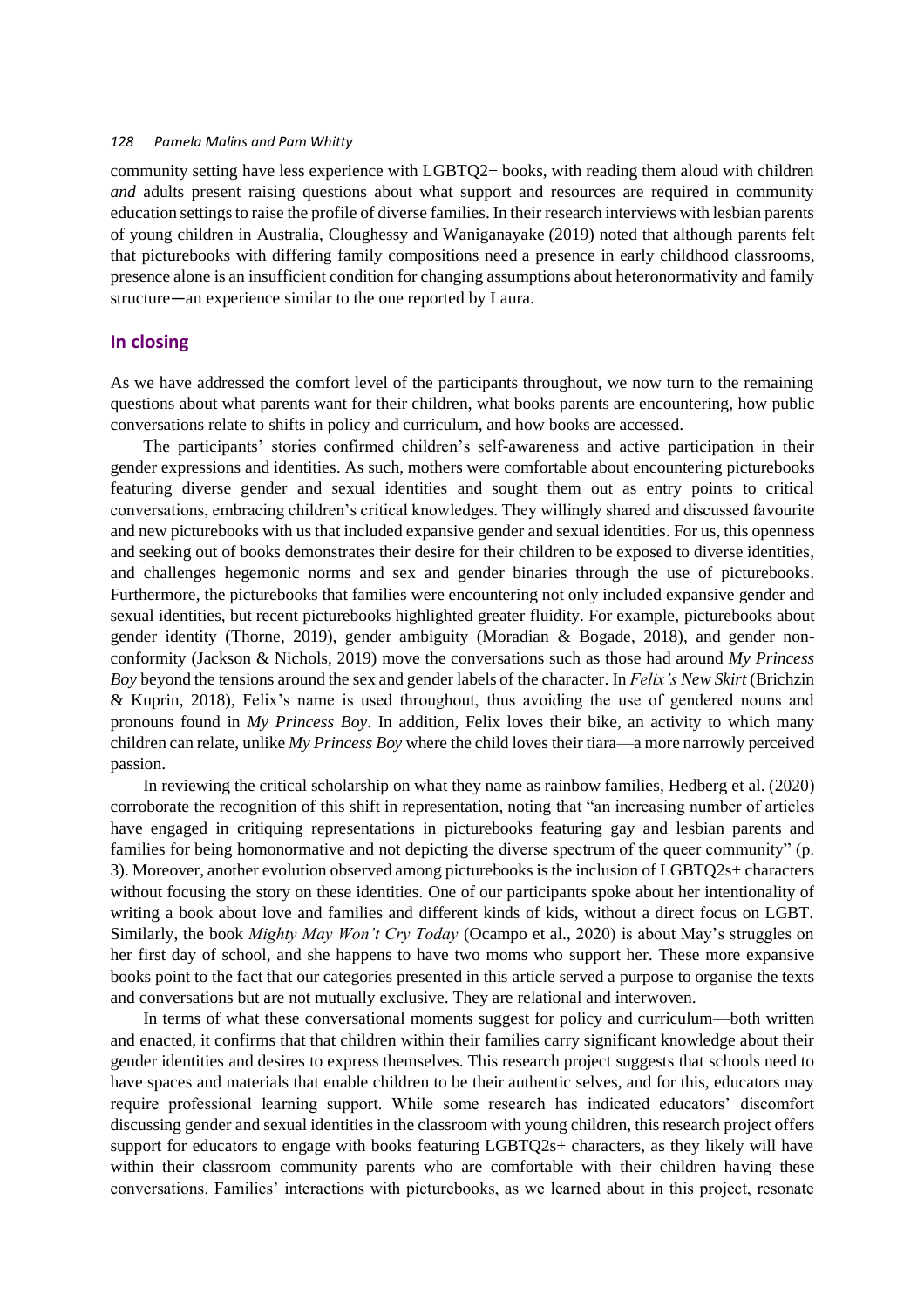#### *Families' comfort with LGBTQ@s+ picturebooks 129*

with the thinking of Burton (2020), who proposes gender literacy and disruptive storytelling as a way to become comfortable with gender diversity discussions. Moreover, picturebooks featuring expansive gender and sexual identities contribute towards discussions with young children that help to disrupt hegemonic thinking. Curriculum could explicitly make conversations on gender and sexual diversity an expectation of critical literacy prevalent in many curriculum documents. In addition, educators need space and time to contemplate approaches to these conversations, such as the use of picturebooks. As one participant noted, "Simply stating the policy exists is not enough; professional learning will be needed"

Within our research project, we learned that families valued libraries as sites to access LGBTQ2s+ picturebooks. Laura celebrated her local library noting, "Sometimes they put out books on display including *Prince and Knight* and *Mary Wears What She Wants* (Negley, 2019). That's how I discovered those two books." She also pointed out, "They were displayed so that they would be seen. I thought this was pretty hip." Jenna, similarly, was keen to find books in the library that would resonate with her child.

The library is where we would go, especially when he was younger, as it makes sense to borrow picturebooks; however, some books are challenging to find, not because they're not there, but because they're in demand (like books about sexuality). For example, the book *Sex is a Funny Word: A Book About Bodies, Feelings, and YOU* (Silverberg & Smyth, 2015), we had to wait a long time for that one at the library.

Ava tells us,

The library is incredible. We went to a drag queen story hour. The book being read had a boy with a purse and Willow jumped up—and he said he had a purse. The book resonated with him; he just wants to be fancy. So great to have a library that not only has these books but these types of events.

We close with Ava's words that speak to the impact of picturebooks for opening up conversational and imaginative spaces: "People don't always think of the importance of shared attention with a book a book is the most incredible adventure."

## **References**

- Bailey, K. (1993). *The girls are the ones with the pointy nails: An exploration of children's conceptions of gender.* Althouse Press.
- Bishop Sims, R. (1990). Mirrors, windows, and sliding glass doors. *Perspectives*, *6*(3), ix–xi.
- Blaise, M. (2005). *Playing it straight: Uncovering gender discourses in the early childhood classroom*. Routledge.
- Blaise, M. (2009). 'What a girl wants, what a girl needs': Responding to sex, gender, and sexuality in the early childhood classroom. *Journal of Research in Childhood Education, 23*(4), 450–60. <https://doi.org/10.1080/02568540909594673>
- Bouchey, E. W. (2021). *Queerness for kids: A content analysis of LGBTQ narrative picturebooks*  [Honors thesis, Bates College]. SCARAB. <https://scarab.bates.edu/honorstheses/339>
- Brichzin, K., & Kuprin, I. (2018). *Felix's new skirt.* Astra Publishing House.
- Burke, A., Johnson, I., & Ward, A. (2017). *Challenging stories: Canadian literature for social justice in the classroom*. Canadian Scholars.
- Burton, C. (2020). Gender disrupted during storytime: Critical literacy in early childhood education. *Journal of Childhood Studies, 45*(4). 35–48. <https://doi.org/10.18357/jcs00018978>
- Butler, J. (1990). *Gender trouble: Feminism and the subversion of identity*. Routledge.
- Butler, J. (1993). *Bodies that matter: On the discursive limits of "sex".* Routledge.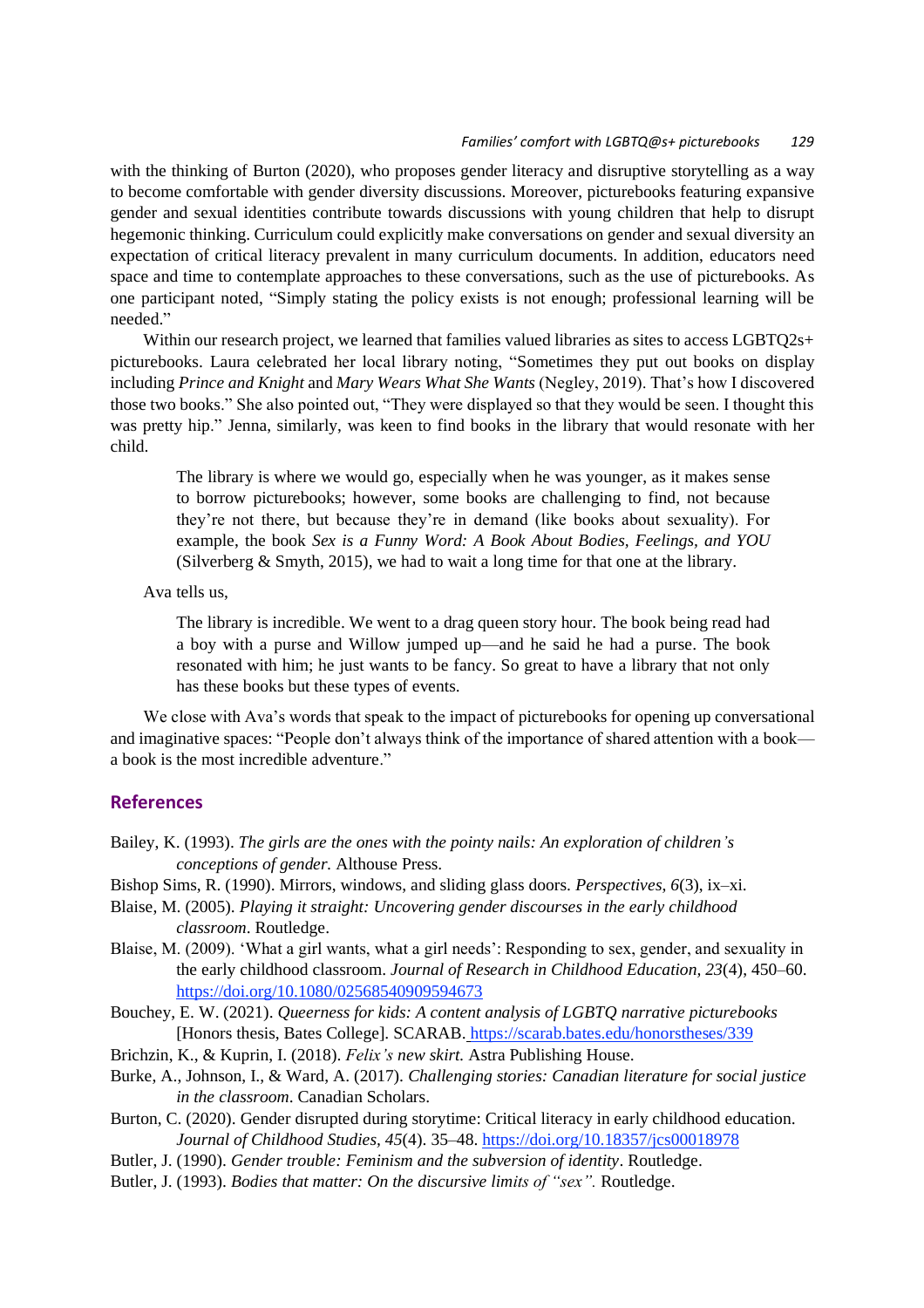Carle, E. (1969). *The very hungry caterpillar.* World Publishing Company.

- Cloughessy, K., & Waniganayake, M. (2019) Lesbian parents' perceptions of children's picturebooks featuring same-sex parented families. *Early Years, 39*(2), 118–131. <https://doi.org/10.1080/09575146.2017.1342225>
- Davies, B. (1989). *Frogs and snails and feminist tales: Preschool children and gender*. Allen and Unwin.
- Davies, C., & Robinson, K. (2010). Hatching babies and stork deliveries: Risk and regulation in the construction of children's sexual knowledge. *Contemporary Issues in Early Childhood, 11*(3), 249–262.<http://dx.doi.org/10.2304/ciec.2010.11.3.249>
- Denzin, N. K., & Lincoln, Y. S. (Eds.). (2011). *Handbook of qualitative research* (4th ed.). Sage.
- Derman-Sparks, L., & Olsen Edwards, J. (2010). *Anti-bias education: for young children and ourselves.* National Association for the Education of Young Children.
- Dyson, A. H. (2003). *The brothers and sisters learn to write: Popular literacies in childhood and school cultures.* Teachers College Press.
- Filipović, K. (2018). Gender representation in children's books: Case of an early childhood setting. *Journal of Research in Childhood Education, 32*(3), 310–325. <https://doi.org/10.1080/02568543.2018.1464086>
- Flyvbjerg, B. (2011). Case study. In N. K. Denzin & Y. S. Lincoln (Eds.), *Handbook of qualitative research* (4th ed., pp. 301–316). Sage.
- Gale, H., & Song, M. (2019). *Ho'onani hula warrior.* Penguin Random House Canada.
- Goldstein, T. (2021). *Our children are your students: LBGTQ Families speak out*. Myers Education Press.
- Gunn, A. C., & Surtees, N. (2009). "*Who are you?" Same-gender parented families' navigating heteronormativity, homophobia and inclusion in early education settings* [Paper presentation]. The 19th European Early Childhood Education Research Association Conference: Diversities in Early Childhood Education, Strasbourg, France.
- Haack, D., & Lewis, S. (2018). *Prince and knight.* Little Bee Books.
- Hedberg, L., Venzo. P., & Young, H. (2020). Mums, dads and the kids: Representations of rainbow families in children's picturebooks. *Journal of LGBT Youth*, *19*(2), 198–216. <https://doi.org/10.1080/19361653.2020.1779164>
- Hewes, J., Whitty, P., Aamot, B., Schaly, E., Sibbald, J., & Ursuliak, K. (2016). Unfreezing Disney's *Frozen* through playful and intentional co-authoring/co-playing. *Canadian Journal of Education, 39*(3), 1–25.
- Hida. (2015). *How common is intersex? An explanation of the stats.* Intersex Campaign for Equality. <https://www.intersexequality.com/how-common-is-intersex-in-humans/>
- Jackson, A., & Nichols, L. (2019). *My shape is Sam*. Page Street Publishing.
- James, A., & Prout, A. (Eds). (1997). *Constructing and reconstructing childhood: Contemporary issues in the sociological study of childhood*. The Falmer Press.
- Janmohamed, Z. (2010). Queering early childhood studies: Challenging the discourse of developmentally appropriate practice. *The Alberta Journal of Educational Research, 56*(3), 304–318.
- Janmohamed, Z. (2014). *Getting beyond equity and inclusion: Queering early childhood education* [Unpublished doctoral dissertation]. University of Toronto.
- Kilodavis, C., & DeSimone, S. (2009). *My princess boy.* KD Talent LLC.
- Kintner-Duffy, V. L., Vardell, R., Lower, J. K., & Cassidy, D. J. (2012). The changers and the changed: Preparing early childhood teachers to work with lesbian, gay, bisexual, and transgender families. *Journal of Early Childhood Teacher Education, 33*, 208–223. <https://doi.org/10.1080/10901027.2012.705806>
- MacNaughton, G. (2000). *Rethinking gender in early childhood education.* Paul Chapman.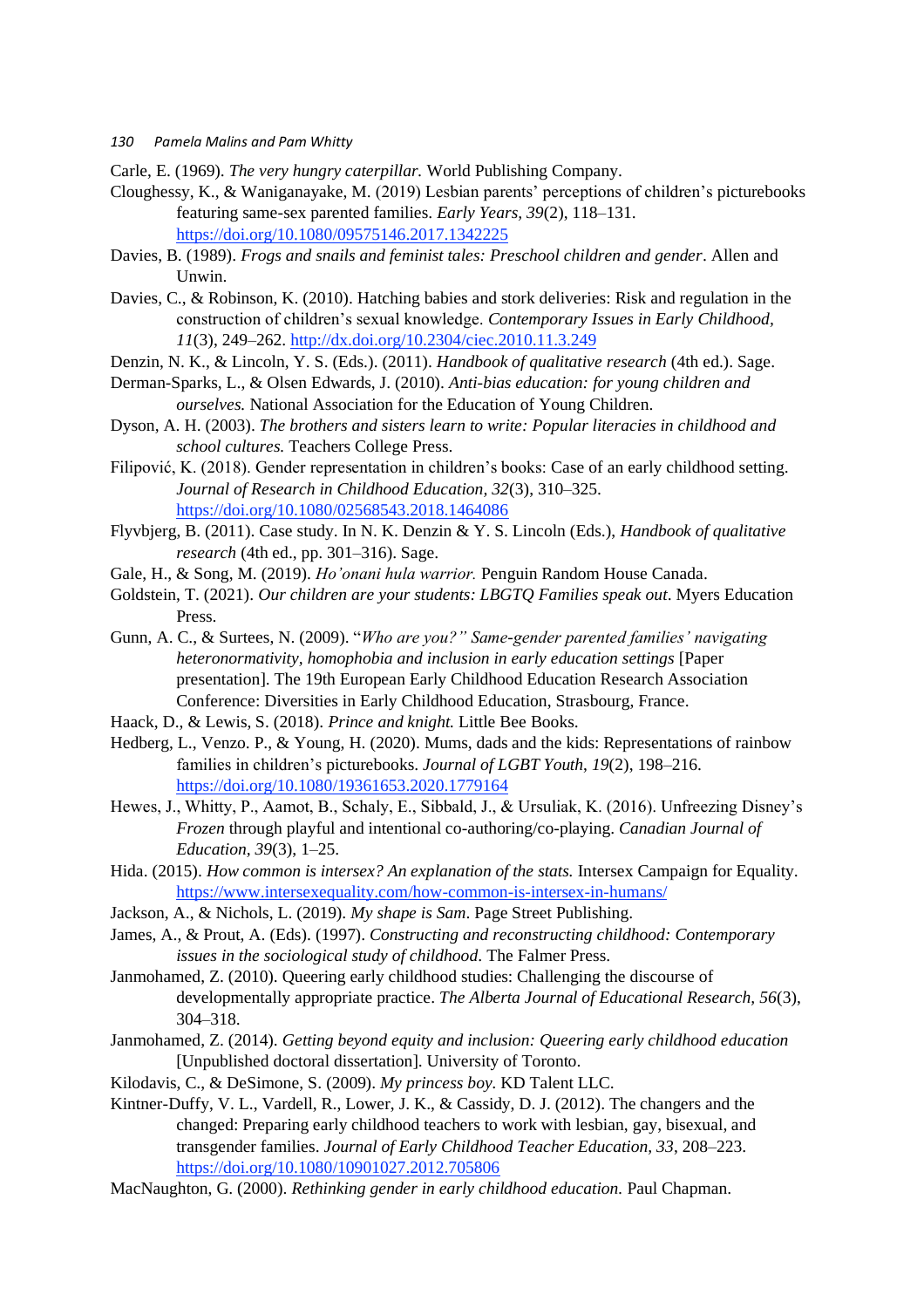- Malins, P. (2016). How inclusive is "inclusive education" in the Ontario elementary classroom?: Teachers talk about addressing diverse gender and sexual identities. *Teaching and Teacher Education, 54*, 128–138. <https://doi.org/10.1016/j.tate.2015.11.004>
- Marsh, J. (2002). Batman and Batwoman go to school: Popular culture in the literacy curriculum. *International Journal of Early Years Education, 7*(2), 283–297. <https://doi.org/10.1080/0966976990070201>
- Martin Jr. B., & Carle, E. (1967). *Brown bear, brown bear, what do you see?* Holt, Rinehart and Winston.
- Martino, W., & Cumming-Potvin, W. (2011). "They didn't have *out there* gay parents—they just looked like *normal* regular parents": Investigating teachers' approaches to addressing samesex parenting and non-normative sexuality in the elementary school classroom. *Curriculum Inquiry, 41*(4), 480–501. <https://doi.org/10.1111/j.1467-873X.2011.00557.x>
- Martino, W., & Cumming-Potvin, W. (2016). Teaching about sexual minorities and "princess boys": A queer and trans-infused approach to investigating LGBTQ-themed texts in the elementary school classroom. *Discourse: Studies in the Cultural Politics of Education, 37*(6), 807–827. <https://doi.org/10.1080/01596306.2014.940239>
- Martino, W., & Pallotta-Chiarolli, M. (2003). *So what's a boy? Addressing issues of masculinity and schooling.* Open University Press.
- Martino, W., & Pallotta-Chiarolli, M. (2005). *Being normal is the only way to be: Adolescent perspectives on gender and school.* University of New South Wales.
- Miller, J. (2019). For the little queers: Imagining queerness in "new" queer children's literature. *Journal of Homosexuality*, *66*(12), 1645–1670. <https://doi.org/10.1080/00918369.2018.1514204>
- Miller Oke, M. (2019). Rise in children's LGBTQ2+ literature offers more reflection and understanding. *Canadian Children's Book News*, *42*(4), 14–18.
- Moradian, A., & Bogade, M. (2018). *Jamie is Jamie: A book about being yourself and playing your way.* Free Spirit Publishing.
- Negley, K. (2019). *Mary wears what she wants.* Balzer + Bray.
- Ocampo, C., Ocampo, K., & De Chavez, E. (2020). *Mighty May won't cry today.* Bunny Patch Press.
- Pastel, E., Steele, K., Nicholson, J., Maurer, C., Hennock, J., Julian, J., Unger, T., & Flynn, N. (2019). *Supporting gender diversity in early childhood classrooms: A practical guide.* Jessica Kingsley Publishers.
- Patton, M. Q. (2002). *Qualitative research & evaluation methods* (3rd ed.). Sage.
- Reddington, S. (2020). Early childhood educators' understandings of how young children perform gender during unstructured play. *Journal of Childhood Studies, 45*(4), 49–60.
- Renold, E. (2000). "Coming out": Gender, (hetero) sexuality and the primary school. *Gender and Education, 12*(3), 309–326. <https://doi.org/10.1080/713668299>
- Renold, E. (2006). "They won't let us play … unless you're going out with one of them": Girls, boys, and Butler's "heterosexual matrix" in the primary years. *British Journal of Sociology of Education, 27*(4), 489–509. <https://doi.org/10.1080/01425690600803111>
- Robinson, K. (2013). *Innocence, knowledge, and the construction of childhood: The contradictory nature of sexuality and censorship in children's contemporary lives.* Routledge. <https://doi.org/10.4324/9780203117538>
- Ryan, P. (2008). How new is the "new" social study of childhood? The myth of a paradigm shift. *Journal of Interdisciplinary History, 38*(4), 553–576. <https://doi.org/10.1080/01425690600803111>
- Sell, C. (2018). *The cardboard kingdom.* Knopf Books for Young Readers.
- Silverberg, C., & Smyth, F. (2015). *Sex is a funny word: A book about bodies, feelings, and YOU*. Triangle Square.